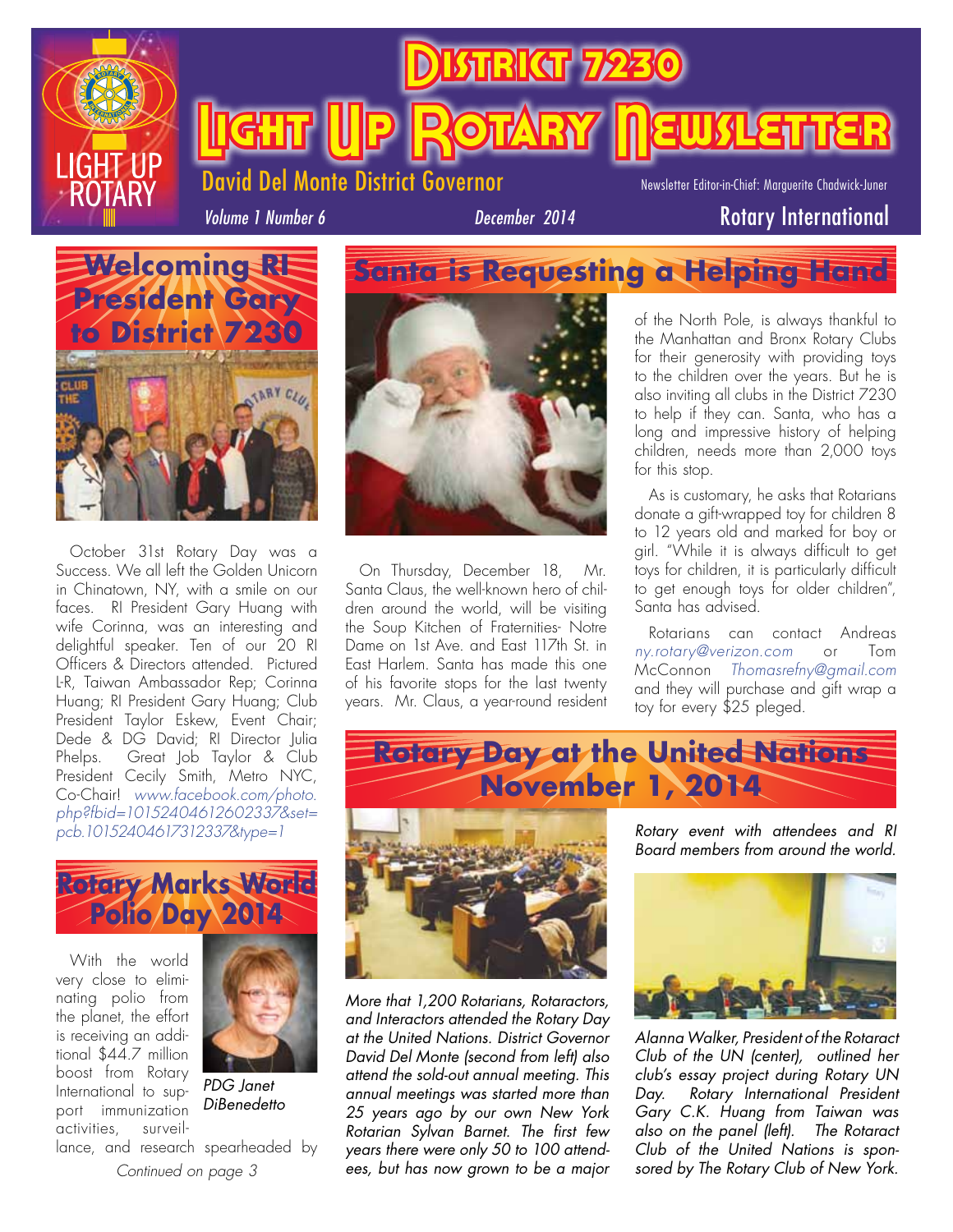### **Meet Our Presidents A Recurring Column for the District Light Up Rotary Newsletter**

#### **Richard ("Rick") Sherman Rotary Club of the Bronx**

Rick taught in the New York City School System for 35+ years, retiring in 2002. He worked with students who came from areas that were known for high unemployment, high asthma rates, poor housing conditions, and family disfunction.

Getting to know his students outside



*Rick Sherman as a young man working with two kids on a staircase outside an old temple on Fox Street*

of the classroom setting was important to Rick. He walked the neighborhoods

joined community organizations as a volunteer tutor and educational advisor, and was able to work with students that other teachers had great difficulty with. Recently, Rick was one of the honorees at a function of a community organization, Unitas Therapeutic Community, in which he had risen up to the office of Chairman of the Board of Directors. He has been with "Unitas" for 46 years. He also serves as the Education Chairman of Community Board 2 in the Hunts Point area of the Bronx.

Rick enjoys traveling. He takes courses prior to visiting countries and enjoys conversing with people as he goes from place to place. He is an avid baseball fan-loves the New York Mets. He makes his home in the North part of Riverdale, near the Yonkers border. Rick enjoys being part of Bronx Rotary and the work that the members enthusiastically engage in. "Service Above Self" is definitely his motto.





Congratulations and thank you to all 31 Paul Harris Society members. On November 7th, PHS Members were honored at a luncheon at the Crowne Plaza Hotel. The keynote speaker was Regional Rotary Foundation Chair Toni McAndrews from District 7410 in Pennsylvania. Our district has 31 Paul Harris Society members willing and able to commit at least \$1,000 to EREY-Annual Giving each year. Their generosity provides a 'big push' for our District reaching its \$140,000 goals. Annual Giving funds grants for our clubs and projects.

RRFC Toni is pinning the PHS wings on the lapel of PHS Member Stephen Ucko, Rotary Club of Yorktown. Participating in the ceremony are DRFC Janet DiBenedetto, PDG and DG David Del Monte. *www. rotary.org/en/take-action/give/recognition*

## **Metro NYC New Members Inducted on Rotary Day 2014**



For two members of the Rotary Club of Metro New York City, their answer to "Why Rotary?" is partially based on heredity. Both Rotarians strive to live up to long family legacies of "Service Above Self." One of RCMNYC's newest members, Genevieve Pritchard, and its current club secretary and Paul Harris Fellow, Mary Shackleton, are both fourth generation Rotarians.

Inducted by RI President Gary Huang on October 31st, Genevieve's greatgrandfather, grandfather, and father were all Rotarians and preceded her in Seattle Rotary Club #4 (the largest Rotary club in the world). Genevieve attended various meetings over the years, participated in the Rotary Youth Leadership Awards (RYLA) camp, and was inspired after hearing Bill Gates Jr. speak at the Seattle Rotary Centennial Celebration about Polio Plus.

Mary's family has been associated with the Attica-Williamsport (IN) Rotary Club (No. 3397 in District 6560) for over 75 years. Her great-grandfather, Evan Shackleton, was a member of the first class of new Rotarians in the club, which was chartered by Paul Harris and Silvester Schiele in January 1937. Her grandfather (Hubert B.) was a member of the club for over 25 years. Her mother Wilma currently serves as an Assistant District Governor. Her father Hubert J. has chaired the District Simplified Grant Committee. Even Mary's Aunt Suzann is a a very active member and is a Major Donor and a Benefactor.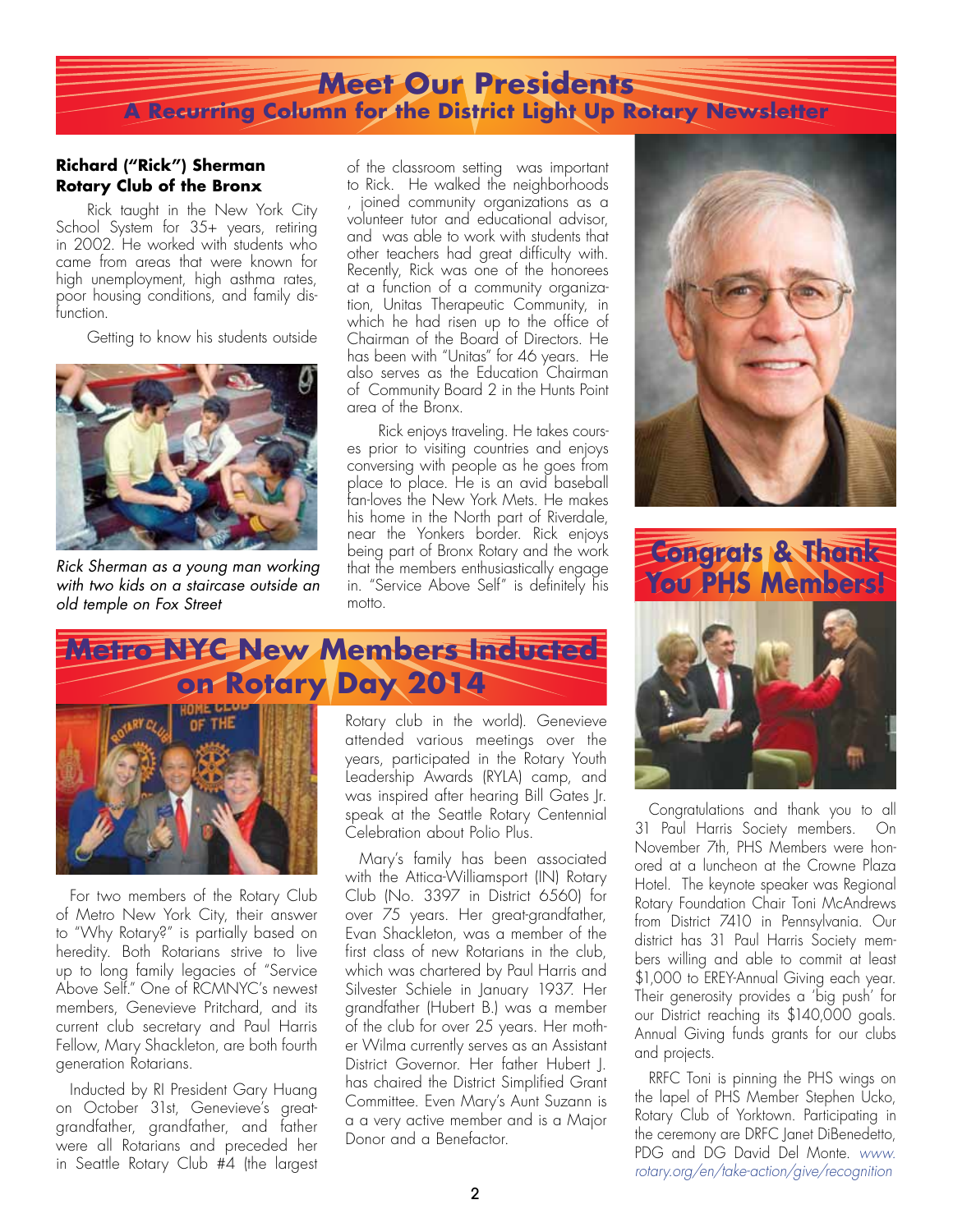

#### *Bill Fishman*

A Rotary Means Business D7230 networking meeting is scheduled for Wed., Dec. 17, 2014 at 8 a.m. Please RSVP by Dec. 15.

Our mission is "Promoting networking in Rotary, and promoting Rotary in the business community."

Begun in the Rotary Club of White Plains, we invite Rotarians from every Club and prospective members who a Rotarian thinks may be a good candidate for a Rotary Club. We begin and end promptly so people can get to work; cost is only \$5 and includes breakfast – great deal!

Meetings are normally scheduled for the third Thursday of each month at the law offices of Bill Fishman, 11 Martine Avenue, 12th Floor, White Plains, NY 10606, but please contact **Bill Fishman** at: *lwf7471@ gmail.com* to confirm the time and place and for more information.





*Charles DiBartolo Al Lambert*

### **Attention Staten Island Rotarians!**

Drop into your own RMB charter meeting on the 2nd Tuesday each month at the Unicorn Diner, 2944 Victory Blvd from 8:30 to 9:30 am. Paul Harris began Rotary with a networking benefit idea. People do business with people they know and trust. RMB on Staten Island is for Rotary members only. Non Rotarians can join Rotary and participate in RMB plus all the Community Service work and social activities of Rotary.

For information call **Charles DiBartolo**, (973) 390-4719 or **Al Lambert** (718) 351- 4200 or email *Charlie.dibartolo@gmail.com*.



*Pictured above (l. to r.): Panas Librarian Gina Cerone, Vicky Winkelmann, Brad Nelson & Rotary President Rita Sharples.*

On World Polio Day Friday, October 24 at Panas High School in Cortlandt Manor during lunchtime a collection was taken for the END POLIO NOW Campaign. About \$100 donated by students and staff over the four lunch periods that day. The effort was co-ordinated with the Cortlandt Manor Rotary Club and Librarian Gina Cerone. Daily announcements were made each morning that week about Polio. In addition



*Pictured above (l. to r.) are RCC of Keon Members Kathy & Kristie!*

a short film was shown by each Social Studies teacher in the High School to inform students about the disease.

On Tuesday, October 28 the Rotary Community Corps of Keon had another chance to eat at a local Mohegan Pizza Hut/TCBY while raising money for their charitable account. Cortlandt Manor Rotarians joined them for dinner, as did other friends and families. Everyone had a wonderful time as well as good pizza! Thank you to the Patels at Pizza Hut/TCBY Mohegan for your generous 20% contribution!



the Global Polio Eradication Initiative, which aims to end the disabling viral disease worldwide by 2018.

Rotary's new funding commitment, announced in advance of the Oct. 24, 2014 observance of World Polio Day 2014, targets countries where children remain at risk of contracting this incurable, but totally vaccine-preventable, disease. About \$18.5 million will go to the three remaining polio-endemic countries: Afghanistan, Nigeria and Pakistan. Another \$9.5 million is marked for previously polio-free countries currently reporting cases "imported" from the endemic countries. And \$10.4 million will go to polio-free countries that remain at risk of reinfection. The remaining \$6.3 million will go toward polio eradication research.

Rotary provides grant funding to polio eradication initiative partners UNICEF and the World Health Organization, which work with the governments and Rotary club members of polio-affected countries to plan and carry out immunization activities. Mass immunizations of children via the oral polio vaccine must continue until global eradication is achieved.

To date, Rotary has contributed more than \$1.3 billion to fight polio. Through 2018, the Bill & Melinda Gates Foundation will match two-to-one every dollar Rotary commits to polio eradication (up to \$35 million a year). As of 2013, there were only 416 confirmed polio cases in the world, down from about 350,000 a year when the initiative launched in 1988. (Source: Rotary International)

*http://www.infectioncontroltoday.com/News/2014/10/Rotary-Marks-World-Polio-Day-2014-With-447-Million-in-Grants-to-Fight-Polio.aspx*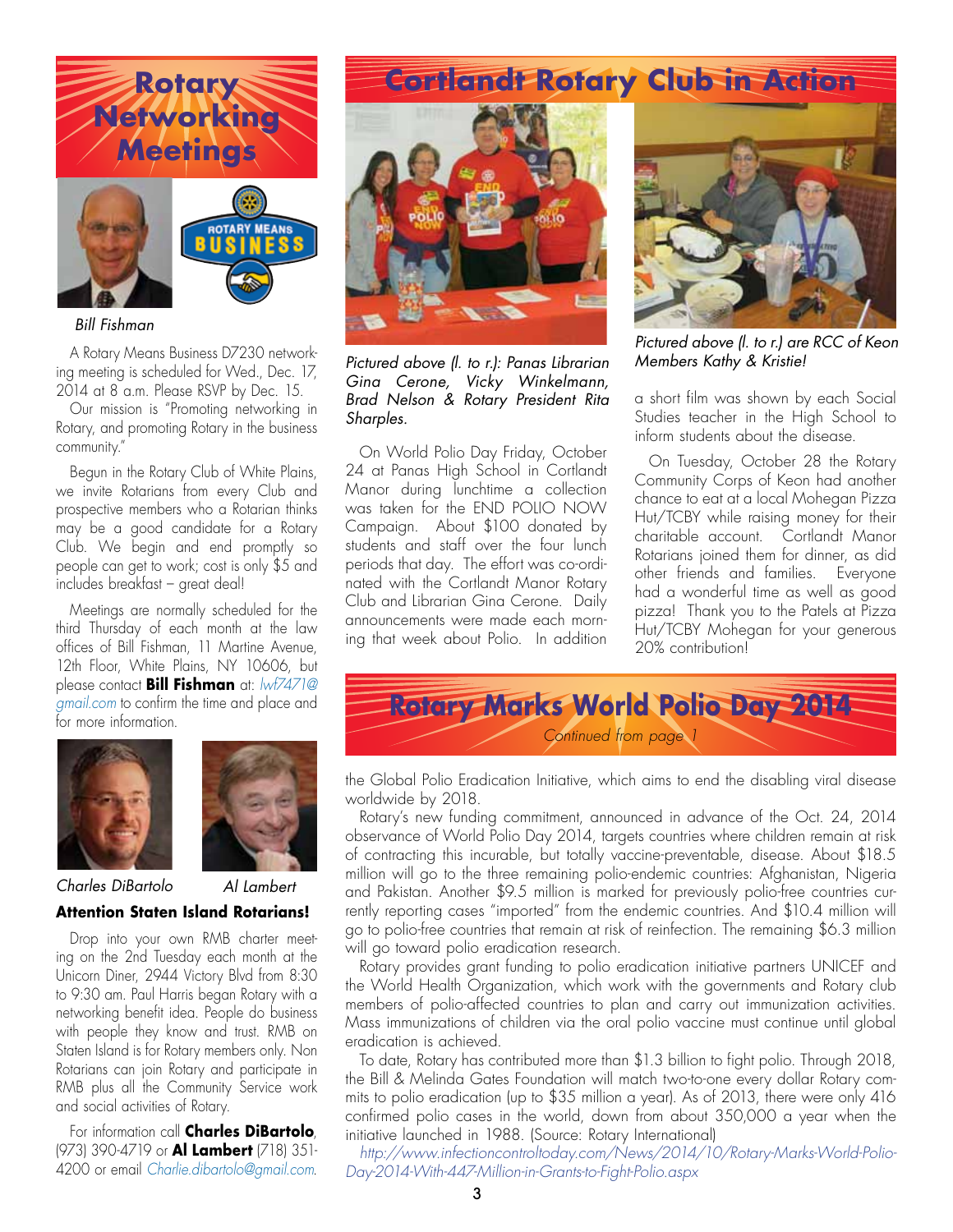White Plains Club **Honors Veterans**



On November 4, 2014 in a pre-Veterans Day celebration, the Rotary Club of White Plains honored its 18 Veterans (15 in attendance). Led by Past President Larry Severino, each veteran spoke about his service and accomplishment, as his picture flashed across a screen orchestrated by PDG Andy Morzello. Guest speaker State Assemblyman David Buchwald presented each veteran with Certificates of Commendation as each was pinned with Rotary Veteran Pins by RCWP members. A special guest of Brian Wallach and the Club was highly decorated 25 year-old Army Sergeant William Segal who is an army recruiter in White Plains. RCWP thanks all veterans for your service.





Thanks to the Multi-Club participation and a full house at the off Broadway performance of "My Big Gay Italian Wedding", Annual giving received this \$500 check from the producers of the show. DG David had a minor but fun. stage role and a good PR department!

### **Good News for PolioPlus**

Dear PolioPlus Committee members and End Polio Now Zone Coordinators,

It has been two years since the last case due to wild poliovirus type 3 (WPV3) was reported. WPV3 was last detected globally on 10 November 2012, in Yobe, Nigeria. In Asia, the last WPV3 was detected in April 2012, in Khyber Agency, Federally Administered Tribal Areas (FATA), Pakistan. All cases due to wild poliovirus in the past two years have been caused by wild poliovirus type 1 (WPV1). Wild poliovirus type 2 (WPV2) has not been detected since 1999.

This is extremely encouraging, and an important milestone for global polio eradication efforts. And while more time and continued surveillance are necessary before eradication of WPV3



The Rotary Foundation thanks 7 clubs for their financial support of the End Polio Now: Make History Today Campaign! Our honored Rotary Clubs are Northeast Westchester, Wall Street New York, Metro New York City, Ossining, Hartsdale, Peekskill and New York. From 350,000 new cases of polio each year in 1985 to 279 cases as of Nov 12, 2014. The "Last Inches" are the hardest, but we will make it thanks to Rotary's generosity.

can be conclusively determined, this is another step forward in the achievement of a polio-free world.



*Larry Severino*

Best regards, Carol Pandak Director | PolioPlus Tel 1.847.866.3304 *rotary.org* 



*Pictured (l. to r.): Barbara, Kim, Peg and Kim at the Captain Lawrence Brewery in their Halloween finery.*

October was a vey busy month. We presented the third graders at both schools with dictionaries. We received a big thank you from the Alice E Grady School telling us what a wonderful tool the dictionaries are. Our semi-annual fundraiser was held at Captain Lawrence Brewery. We're looking forward to our spring event there! November has been as busy- preparing Thanksgiving food baskets, starting our Share the Love event at the Elmsford Subaru. In December we'll be doing our annual gift giving and planning holiday events. Thanksgiving is a special holiday and we're so grateful we can share our blessings! Visit our facebook page and at *www.elmsfordrotary.org*.

# Need RI Support?

Call Club & District Support Victoria Schiffman at (847) 866-3354 or *Victoria.schiffman@rotary.org*.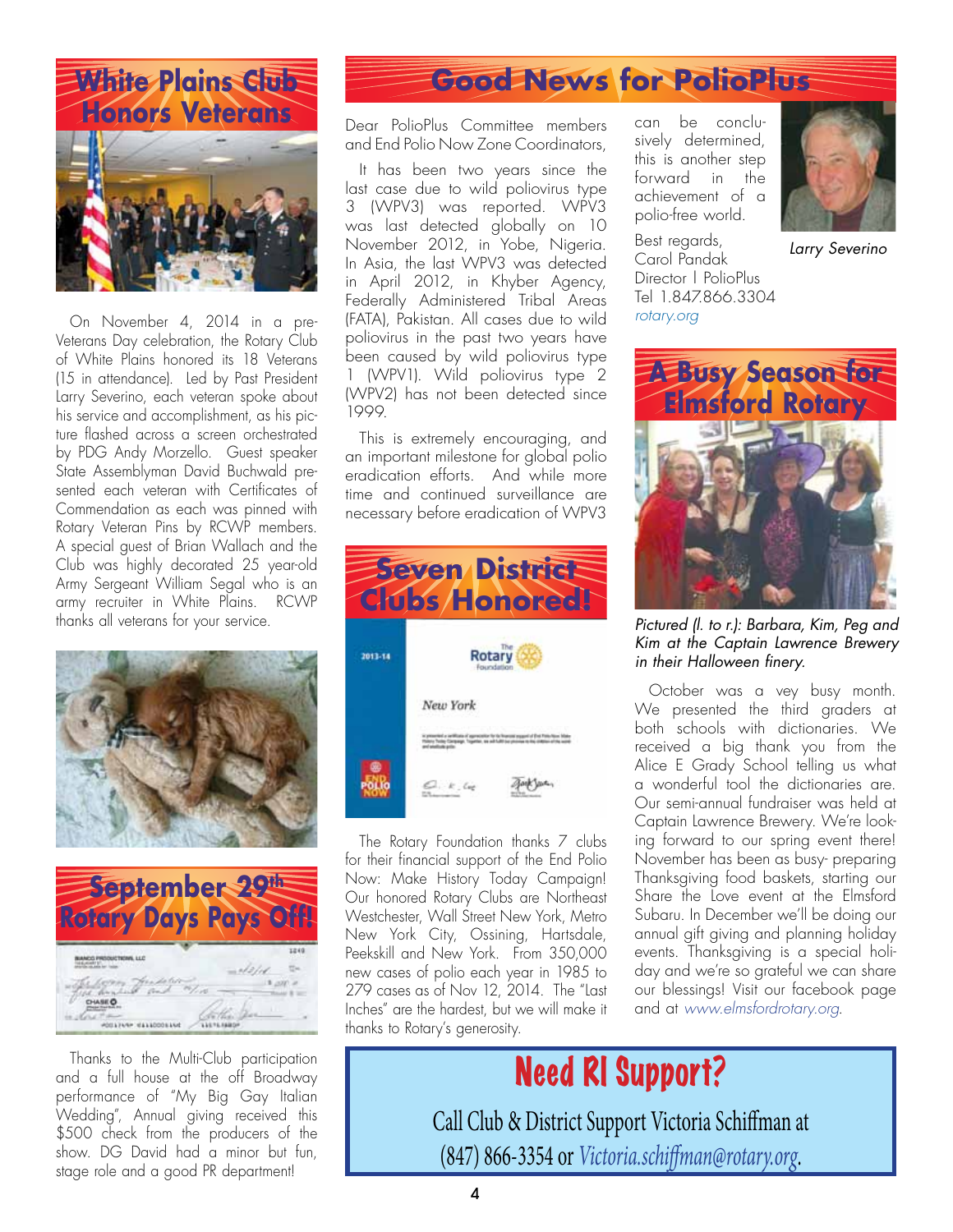## **Hartsdale Rotary Club in Action**



The Hartsdale Rotary Club has had a busy summer. Once again we installed Diana Juettner as our President. Since we couldn't attend the District-wide installation, we had a gala event at our July 16th Club meeting. Our very special friend, Janet DiBenedetto presided over the installation (see photo above). The Club also presented Diana with a Paul Harris pin as a donation was made to the Rotary Foundation in memory of Diana's late husband and Club member, Paul.

In June, the Club invited the Lois Bronze Children's Center in Greenburgh to speak to the club about their needs. The Center supplies filled backpacks to the children before the beginning of the new school year. Shannon Prohaszka, Jillian Street & Julie Kolawole attended our meeting with a list of the articles that were needed. Since time was of the essence, we invited them back on July 23rd and presented



them with a check for \$500 to finish filling their backpacks (photo above).

Our annual summer project is collecting school supplies to be donated to the Greenburgh Schools. Once again the members of the Club collected bags and bags of school supplies. Bob Stern, who headed the project and Janet Kuney, took the supplies to the Greenburgh Central School District office and presented them to Dr. Chase, the acting superintendent (photo below).

Now we are all looking forward to a busy fall, helping members of the Hartsdale/Greenburgh Community. Stay tuned for more news!







During October 2014 restoration work at Mt. Vernon's Memorial Field, a monument was found that was place in 1926

by the Mount Vernon Rotary Club. The large boulder has a solid brass marker on it commemorating Glover's Brigade, who camped at the hill overlooking Memorial Field on October 17, 1776, prior to engaging the British in battle the next day. Congratulations to the members of the Rotary Club of Mount Vernon from 1926 to today. You continue to 'make the world a better place' by commemorating history. *www.mvinquirer.com* 





*Don Nelson*

*By Don Nelson, LCSW*

Since my last blog in September I have spoken at 2 Rotary Clubs and 2 colleges. Bronxville Rotary lunch club

was very receptive to a lively discussion of Genuine Leadership. And the Chinatown Rotary Club elicited my help in getting a Toastmaster Club established for bi-lingual members of the community to develop public speaking skills. Pace University Kappa Delta Sorority invited me recently to speak and I chose to focus on the challenges future women leaders could face. At Baruch College there was a great deal of interest from the Rotaracts in developing selfawareness within themselves as a key for leadership skills. And the Baruch students were also keenly interested in connecting better through public speaking. These last two issues: selfawareness and public speaking are two key themes of my book *Challenge The Leader Inside*.

A good way to begin increasing self-awareness is to first think about all the cameras we have in our society today. It seems like everywhere we go cameras are observing and recording people.

Now think of having an "internal camera" that observes our changing thoughts, feelings, moods, impulses and conflicts. And try suspending judgement. Quiet that "house critic". Just observe. What do we see ? Try recording in a journal these changers over a period of time, in the same way we might record our eating habits.

Do we notice any patterns ? What triggers changes in moods for instance ? This is a good way to try and identify certain feelings that might have an effect on choices we make in our activities. Remember...........it's always about having more choices in our life. If you have any questions or feedback contact me at *don@don-nelson.com*.

I'd like to hear how you're doing.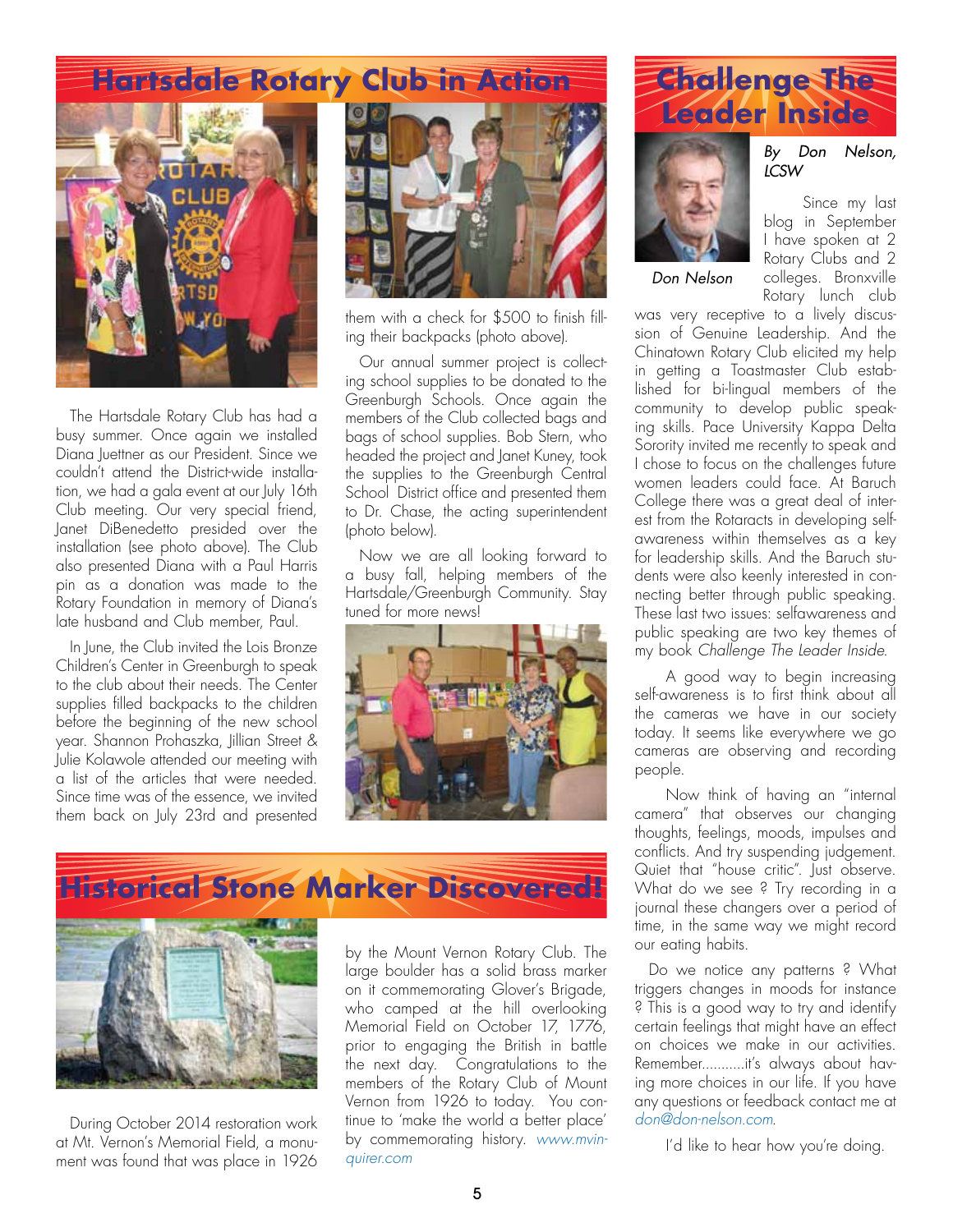## **Staten Island Community Leaders Chop "TV Star Chefs" in Fundraiser**



At and event that raised over \$5,000 for local charities, Rotarians Cory Schifter (Casale Jewelers, South Shore Rotary) and Frank Wilkinson (Rab's Country Lanes, North Shore Rotary) took home the titles of "Top Chef" during the North Shore Rotary's Celebrity Chef event held Monday evening, November 10, at LiGreci's Staaten.

Local Community leaders Marylou Bavaro (Gateway Arms Realty), Dominick Ciccarelli (Think Design Architects),Christine DeHart (Salmon Real Estate and Club President), Massimo DiDonna (Partners in Sound), Robin Lefkowitz (Northfield Bank), Diane Arneth (Community Health Action of S.I.) Cory Schifter (Casale Jewelers), andFrank Wilkinson (Rab's Country Lanes) came together to compete in the friendly competition for the elusive titles.

'Ringers' Frankie Bilotti (Hell's Kitchen)



*Pictured (l. to r.): Laura Volario, President Christine DeHart, President Elect Bernie Moretti, Frank Wilkinson, Club Membership Chair.*

and Warren Schierenbeck (Chopped) participated with Massimo DiDonna and Dominick Ciccarelli respectively.

Guest Host/Judge Greg Mocker (WPIX-11) selected Cory Schifter as the Judges pick for 'Top Chef' with his braised short ribs dish. Massimo DiDonna earned the Judges Runner-Up trophy with Frankie Bilotti's prepared Beef Bourguignon.

Frank Wilkinson wooed the attendees and earned their "bids" with his vegetable ravioli lasagna and bacon wrapped dates and earned the distinction of 'Fan Favorite Top Chef'. Marylou Bavaro was the Fan's Runner-Up with her famous chili. Marylou was also recognized with the Wooden Spoon award for the best decorated table.

All proceeds will benefit Staten Island charities designated by the North Shore Rotary Club. "This event is just one of the ways the North Shore Rotary along with community leaders come together to have some fun while raising money for our amazing community", says Christine DeHart, Club President.



This simple chart lists speaks volumes about the club. It provides an impressive list of members and classification in one view. Even if a member is not present, their name and profession is. Displayed at every meeting, 100% of the members are represented. The true size of your club is shown even when attendance is 'light'. Newly induced members' names are added as the 'become a part of the Rotary family.' Each week, it reminds all members that we are encouraging them to bring guests…without speaking a "tired" word!



The Rotary Club of the Bronx is hosting its immensley popular holiday musical luncheon on December 16, 2014 at 12 noon. The Bronx Opera Company will be entertaining with holiday favorites and opera arias. Tickets for the scrumptious luncheon at Sammy's Shrimp Box are \$35. Please RSVP by Dec. 12 to Mary Springman at: 914-954-4748 and bring an unwrapped toy for the Bronx YMCA's toy drive.



A VERY SPECIAL THANKS to every member of the Rotary Clubs of Metro<sup>'</sup> NYC, Pembroke (Bermuda) & South Shore (Staten Island). Their generosity of \$100 or more per member to the Annual Fund bestow both the honor of 100% EREY Club and 100% Sustaining Member Club. You're the BEST!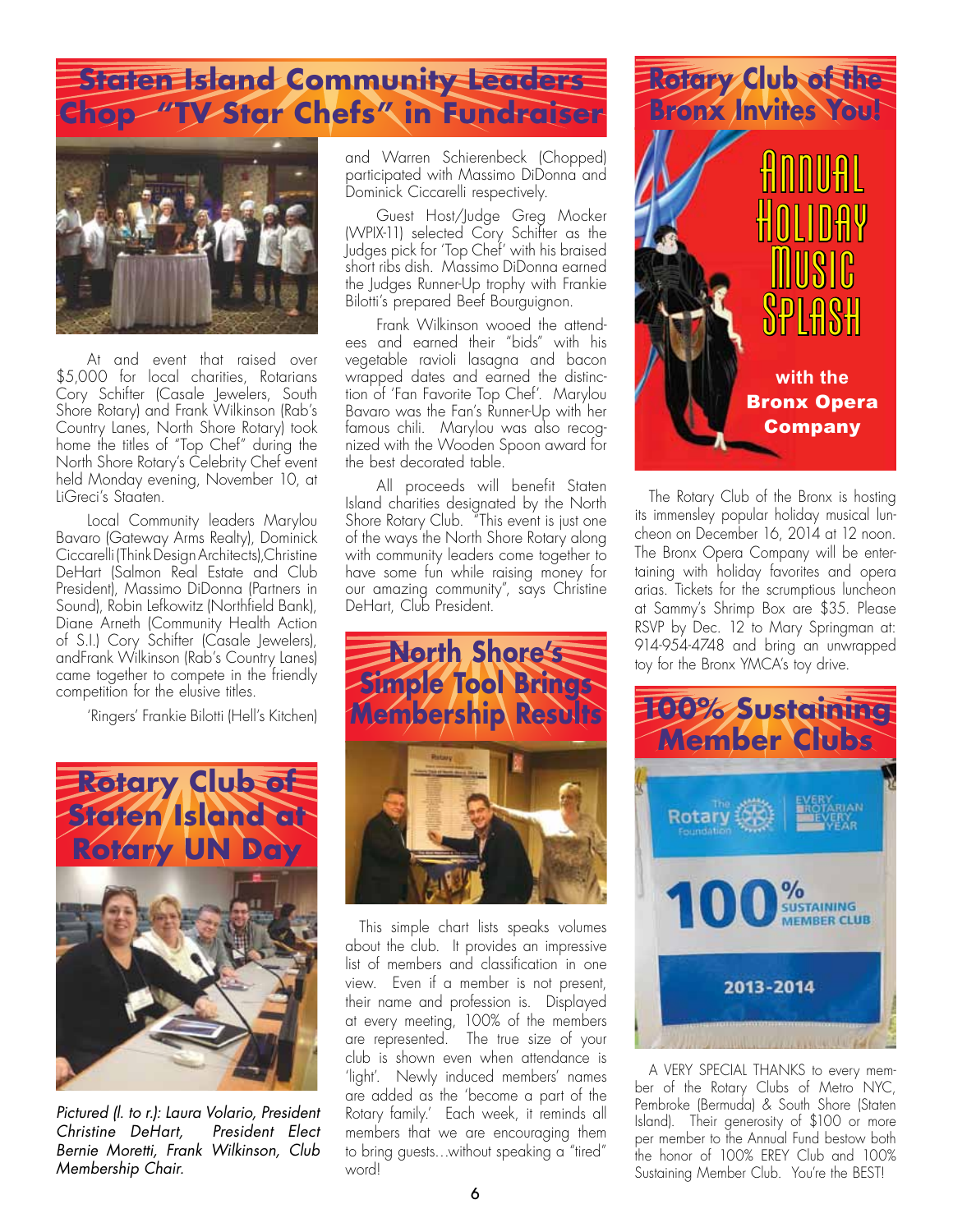# **White Plains Rotary Commemorates World Polio Day**



The Rotary Club of White Plains commemorated World Polio Day to raise awareness of the efforts to eradicate polio worldwide on October 24, 2014 which is recognized as World Polio Day. Ceremonies were held at the office of The Westchester County Executive Robert Astorino and on the steps of White Plains City Hall. Proclamations were received from Deputy County Executive Kevin Plunkett, Mayor Thomas Roach, Assemblyman David Buchwald and from the office of Congresswoman Nita Lowey. Also in attendance were members of the Rotary Club of White Plains and children from the Thomas H. Slater Center Haitian Resource Center and the White Plains Youth Bureau After School Program at Eastview. Dr. Larry Severino, chairperson of Rotary District 7230 Polio Plus was the guest speaker. Each attendee had his/her pinkie finger wrapped or dyed in purple as a symbol for the purple dye used to mark children's pinkie finger after receiving the polio vaccination in some countries.

The Rotary Club of White Plains has an ongoing initiative to raise funds for the campaign to End Polio Now. For further information, or to donate, please contact us at *rotary5043@rotarywp.org*.



No. 1 in Per Capita Giving is our Rotary Club of Rye; Followed by the Rotary Club of Larchmont and the Rotary Club of Hartsdale.

# **Win a Vintage Corvette!**



There's still time to purchase a ticket and win a 1966 Ermine White Corvette or \$30,000 in Cash from the Rotary Club of Staten Island. This 15th Annual Car Raffle is a limited ticket sale event. Tickets are \$100 each with the drawing to be held December 16, 2014. Winner need not be present. Please inquire at *www. StatenIslandRotary.com* or call 718-727- 2429 All Requests must be postmarked by 12/9/14. Tickets will be mailed to you prior to drawing.

American Express, Visa & MasterCard accepted . Winner is responsible for all local, state and federal taxes, all applicable license fees, and delivery charges.

The proceeds will help the Rotary Club of Staten Island continue to assist members and organizations in its community.

### **ROTARY PEACE SYMPOSIUM: 4-5 JUNE 2015**

Plan now to join Rotary Peace Fellows, alumni, and Rotary members next year in Sao Paulo, Brazil, for this special two-day event.

- Register online at www.riconvention.org/peace
- **Join our Facebook page for updates**



# Membership Tip 1



**Official!** "Bring a Guest Day' is declared. The 2nd meeting of each month is declared "Bring a Guest Day." Make a point

to have a spe-

 $i$ s

*Andrea Blizzard Dist. Membership Chair*

cial speaker or a good program.

Let's make it a habit! Let's have fun!

# Membership Tip 2

 Members come late? Members leave early? Maybe your meetings are too long. Consider these points:

1. Combine gathering, your meal and fellowship by sitting down to lunch upon arrival.

2. Organize meetings to begin and continue non-stop to the end.

3. Adjourn 15 minutes early and by 1:15 for lunch clubs.

4. Accommodate those that wish to return to work, to do so.

5. Encourage those that wish to stay and visit, to do so.